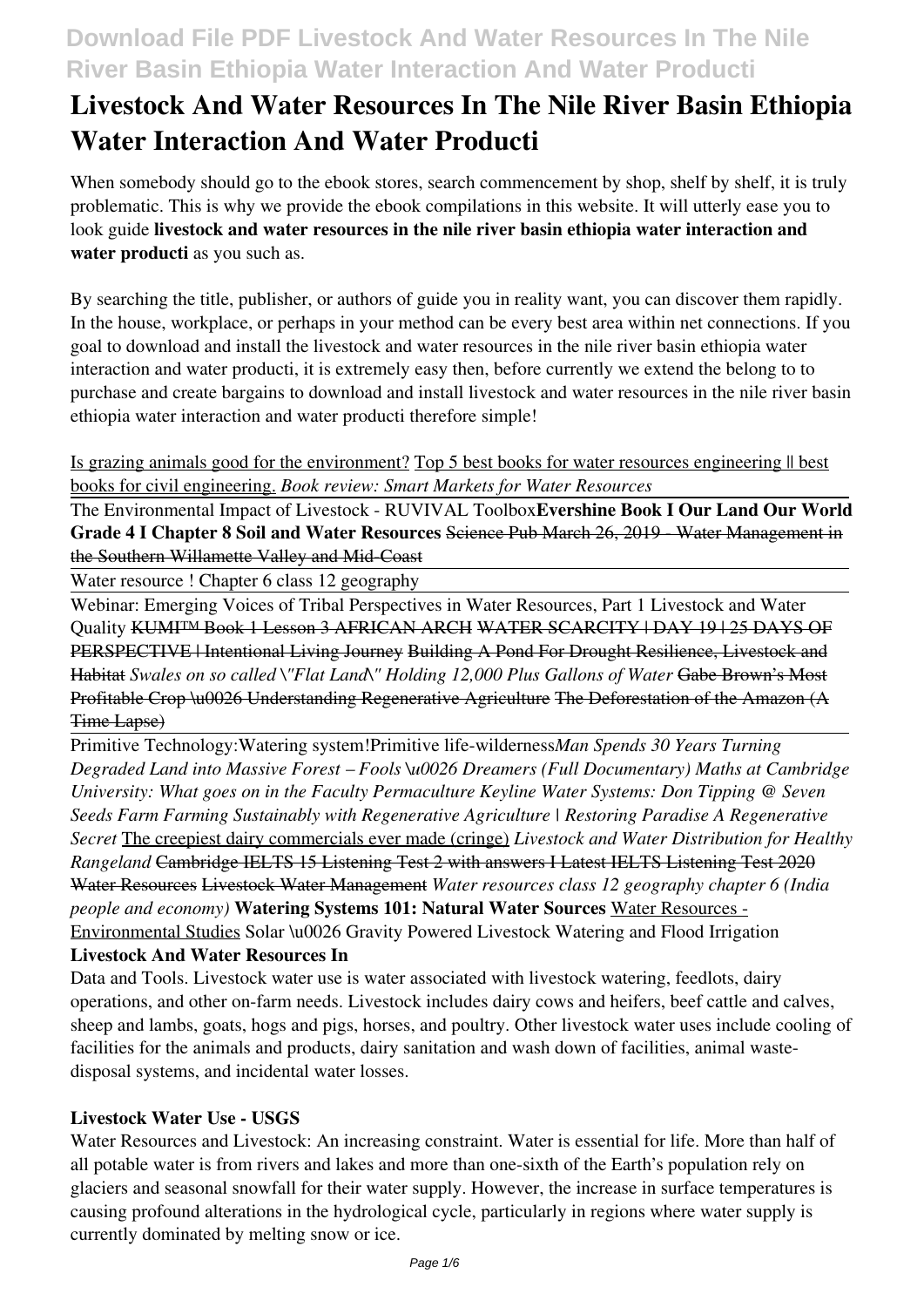### **Water Resources and Livestock: An increasing constraint**

Inputs of water to the feed system include rainfall or irrigation 842 depending on the climate and production system. Outputs include percolation to groundwater, surface 843 runoff, evaporation, transpiration and removal of water in biomass (as harvested feed or ingested by grazing 844 animals).

#### **Water use of livestock production systems and supply chains**

Therefore, increased crop and livestock production during the next 5 to 7 decades will significantly increase the demand on all water resources, especially in the western, southern, and central United States and in many regions of the world with low rainfall. Water pollution and human diseases

### **Water Resources: Agricultural and Environmental Issues ...**

Organizes resources on water conserving practices in agriculture across various climates and regions of the world, focusing mainly on the semi-arid and arid areas in the western United States. Utilities: Water and Environmental Programs

### **Water Resources | National Agricultural Library | USDA**

A livestock pipeline is a pipeline installed to convey water for livestock or wildlife.. Conservation Practice Documents. ... If you want to learn how you can protect natural resources on your farm or forestland, please contact your local NRCS Service Center. Back to Conservation Practices for New York.

#### **Livestock Pipeline | NRCS New York**

The large water footprints for beef, pork and other meats indicate the large volumes of water used for their production. They also suggest a great use of resources beyond water. The question then becomes, why is raising livestock and poultry for meat so resource-intensive? The answer is mainly based on the food that livestock eat.

#### **Meat's large water footprint: why raising livestock and ...**

the livestock sector comes from industrial production systems. Owing to those shifts, the report says, livestock are entering into direct competition for scarce land, water and other natural resources. Deforestation, greenhouse gases. The livestock sector is by far the single largest anthropogenic user of land.

#### **Livestock Impacts on the Environment**

Warm water: Stock avoid warm water in hot weather, so deeper or shaded water sources will generally be preferred. Pipes carrying water above ground may deliver very hot undrinkable water to troughs. Lupin stubbles and weaner sheep: In summer and autumn, weaner sheep on lupin stubbles (and possibly other high protein diets) will not travel more than 500–600 metres from a water source.

#### **Water quality for livestock | Agriculture and Food**

Livestock production is an important industry in Washington State. It occurs in all areas of the state and contributes significantly to our state's economy and culture. Water resources, and the quality of state waters, are critical to our health and welfare, our environment, and our economy.

#### **Clean Water and Livestock Operations - Washington**

Abstract. This paper reviews existing methods for assessing livestock water resource use, recognizing that water plays a vital role in global food supply and that livestock production systems consumes a large amount of the available water resources. A number of methods have contributed to the development of water resources use assessments of livestock production.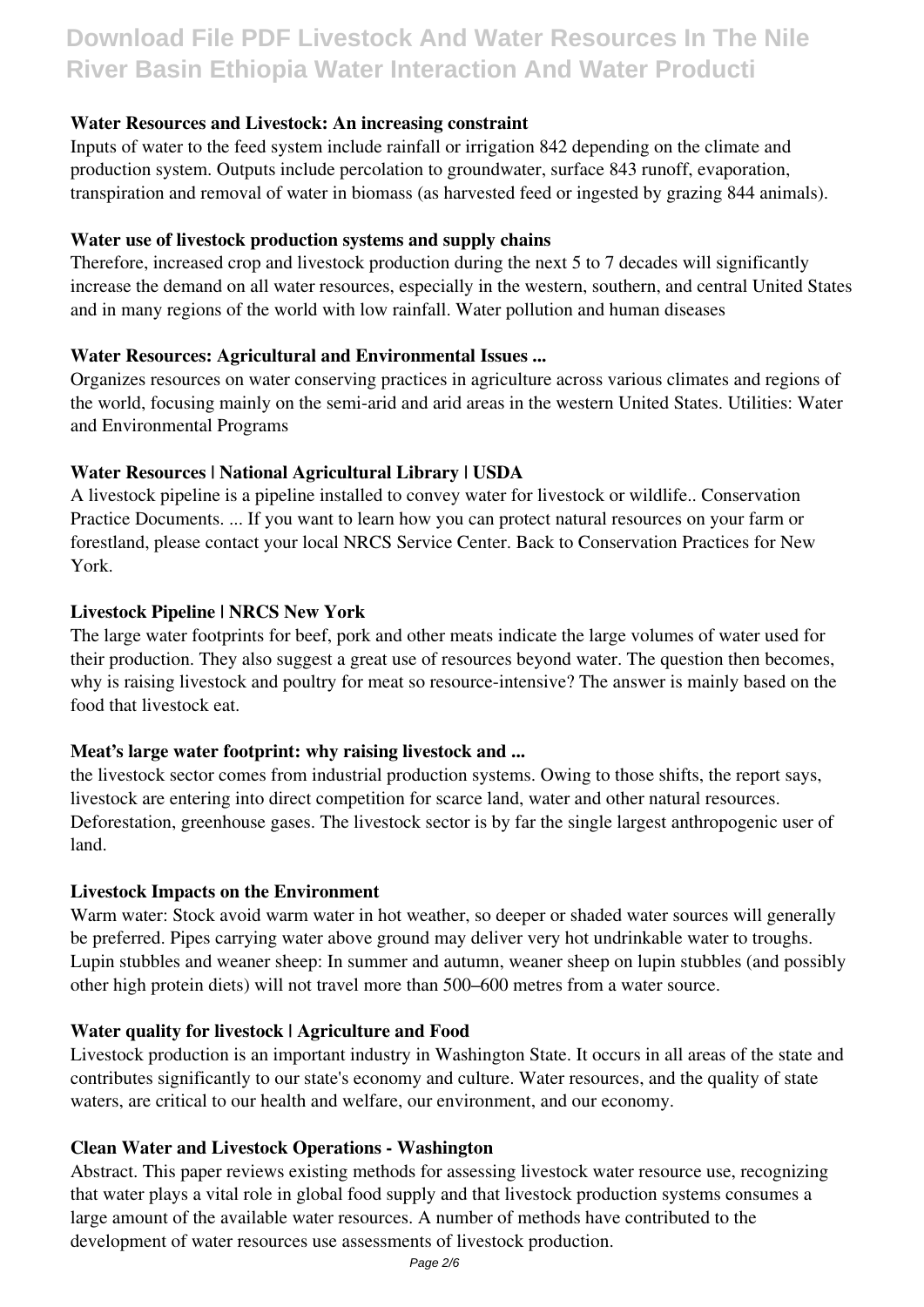#### **Assessing water resource use in livestock production: A ...**

Applications open for final round of \$50M CAFO Waste Storage & Transfer System Program Governor Andrew M. Cuomo today announced that \$18.4 million in grant funding is available to help New York livestock farms implement water quality protection projects. The funding will be provided through the final round of the

### **Protecting water quality on livestock farms | Dairy ...**

Livestock production and processing may impact water and land resources through pollution. This is due to losses of nutrients and other substances, e.g., pesticides and chemicals. Losses eventually migrate into the ecosystems through the food chain and through water flows and affect the fauna and the flora, as well as fisheries, recreation, and drinking water.

### **Environmental Issues | Investing in Sustainable Livestock**

In this article, we have focused on negative impacts of livestock on water reserves; however, livestock can also have neutral or positive influences on water resources. For example, animal use of marshes damages biodiversity less than draining marshes to convert them to agriculture.

### **Water use by livestock: A global perspective for a ...**

Livestock in New York State are subject to some requirements governing everything from identification to import and export procedures and more. Livestock owners should additionally be aware of common diseases and disease reporting procedures, certain regulations regarding the Great New York State Fair and county fairs, and the Department's ...

#### **Livestock & Poultry | Agriculture and Markets**

And, given climate change, there is quite a lot of uncertainty with respect to the availability of water needed to grow crops and feed livestock in the years to come." Water management strategies ...

#### **US agricultural water use declining for most crops and ...**

Livestock Grazing Range and pasture management methods enhance sustainable livestock production, but they can also improve soil and water resources by preventing erosion, increasing infiltration, facilitating soil building grasses in rotation systems, and sequestering carbon from the atmosphere.

#### **Livestock | NRCS**

To address these challenges, the State Water Resources Control Board awarded grant funding to create the Livestock and Land Program. The program aims to achieve immediate and lasting water quality and watershed improvements by educating livestock owners on Best Management Practices (BMPs).

#### **Livestock & Land | Helping protect, conserve and restore ...**

It supports projects that will allow livestock farms to better manage and store nutrients, such as manure, to protect ground water and nearby waterways. The program is a part of the Governor's historic \$2.5 billion Clean Water Infrastructure Act of 2017 which invests an unprecedented level of resources for drinking water, wastewater ...

Livestock products comprise an important component of agricultural production in the Nile River Basin, which supports more than 200 million lives in its riparian countries where most of them are found in poverty. Despite this fact, it has largely been ignored in water management for food security. Livestock production interacts with the water resources directly or indirectly and the interaction can be positive or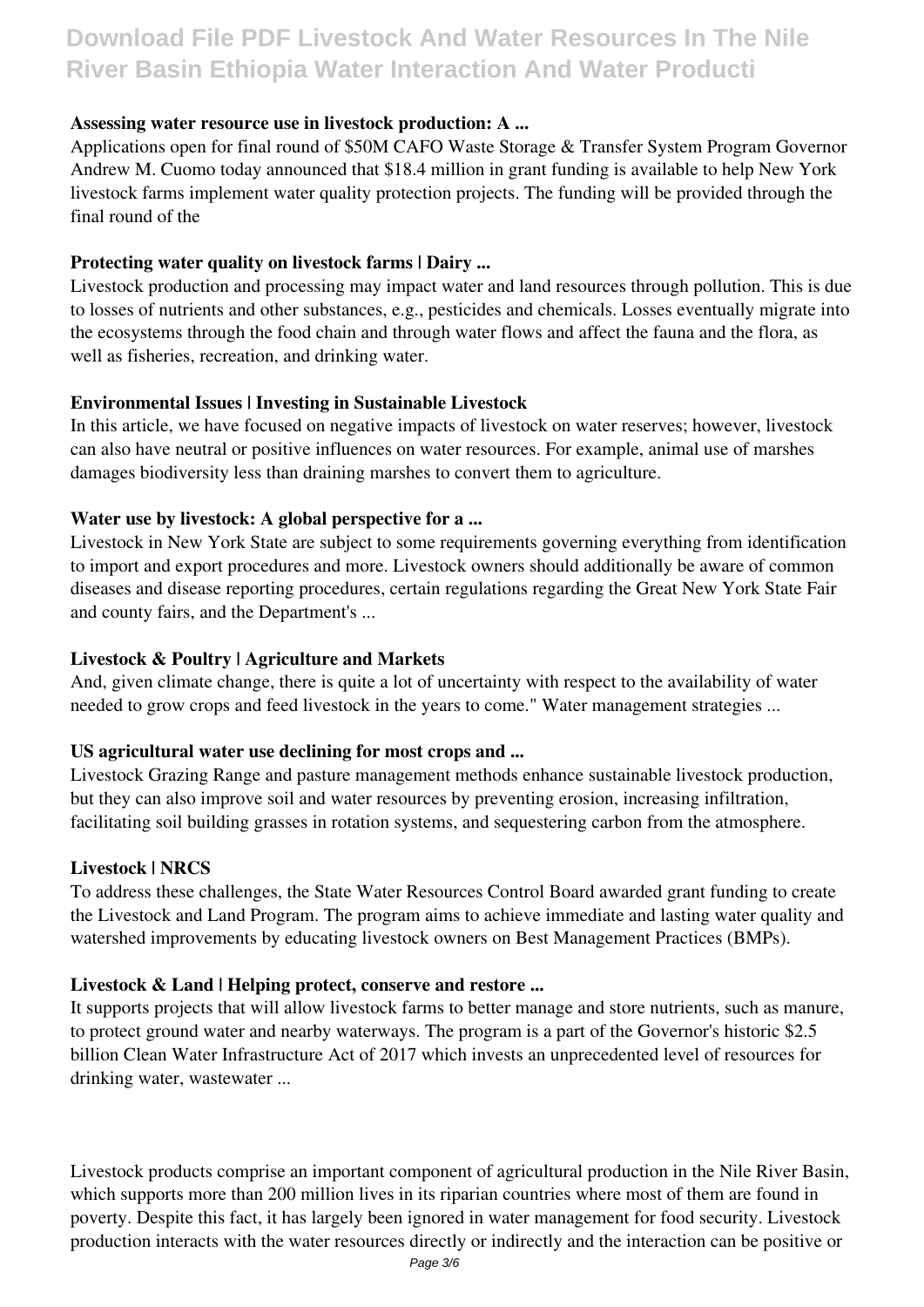negative depending on the type of production. Evidences suggest that there is a huge knowledge gap and much misinformation about livestock's use of and impact on water resources. This book tries to answer the questions that what type of interaction exists in the Nile River Basin and how much is the productivity of the water for livestock production. This book should be useful for any level researchers and professionals in environment, livestock, agriculture and similar fields.

"The assessment builds on the work of the Livestock, Environment and Development (LEAD) Initiative"--Pref.

Managing water resources is one of the most pressing challenges of our times - fundamental to how we feed 2 billion more people in coming decades, eliminate poverty, and reverse ecosystem degradation. This Comprehensive Assessment of Water Management in Agriculture, involving more than 700 leading specialists, evaluates current thinking on water and its interplay with agriculture to help chart the way forward. It offers actions for water management and water policy - to ensure more equitable and effective use. This assessment describes key water-food-environment trends that influence our lives today and uses scenarios to explore the consequences of a range of potential investments. It aims to inform investors and policymakers about water and food choices in light of such crucial influences as poverty, ecosystems, governance, and productivity. It covers rainfed agriculture, irrigation, groundwater, marginal-quality water, fisheries, livestock, rice, land, and river basins. Ample tables, graphs, and references make this an invaluable work for practitioners, academics, researchers, and policymakers in water management, agriculture, conservation, and development. Published with IWMI.

The State of the World's Land and Water Resources for Food and Agriculture is FAO's first flagship publication on the global status of land and water resources. It is an 'advocacy' report, to be published every three to five years, and targeted at senior level decision makers in agriculture as well as in other sectors. SOLAW is aimed at sensitizing its target audience on the status of land resources at global and regional levels and FAO's viewpoint on appropriate recommendations for policy formulation. SOLAW focuses on these key dimensions of analysis: (i) quantity, quality of land and water resources, (ii) the rate of use and sustainable management of these resources in the context of relevant socio-economic driving factors and concerns, including food security and poverty, and climate change. This is the first time that a global, baseline status report on land and water resources has been made. It is based on several global spatial databases (e.g. land suitability for agriculture, land use and management, land and water degradation and depletion) for which FAO is the world-recognized data source. Topical and emerging issues on land and water are dealt with in an integrated rather than sectoral manner. The implications of the status and trends are used to advocate remedial interventions which are tailored to major farming systems within different geographic regions.

Competition for Water Resources: Experiences and Management Approaches in the U.S. and Europe addresses the escalation of global issues regarding water scarcity and the necessary, cost-effective strategies that must be put in place in order to deal with escalating water crisis. The book evaluates use and competition for water resources in the U.S. and Europe, emphasizing the problems and challenges of dealing with tradeoffs in water. In addition, the book discusses water management strategies that can be used to optimize water use and allocation, mitigate water scarcity, and adapt to water scarcity. Supplementing the numerous case studies, the book includes lessons learned from applying specific strategies and approaches. This comprehensive overview and comparison of management practices across two continents is an invaluable resource for researchers, policymakers, and educators in water. Provides a national and regional perspective through the use of country specific case study examples Includes a comparative analysis between the U.S. and Europe, illustrating experiences in water management from two sides of the Atlantic Covers interdisciplinary topics related to water, such as agriculture and energy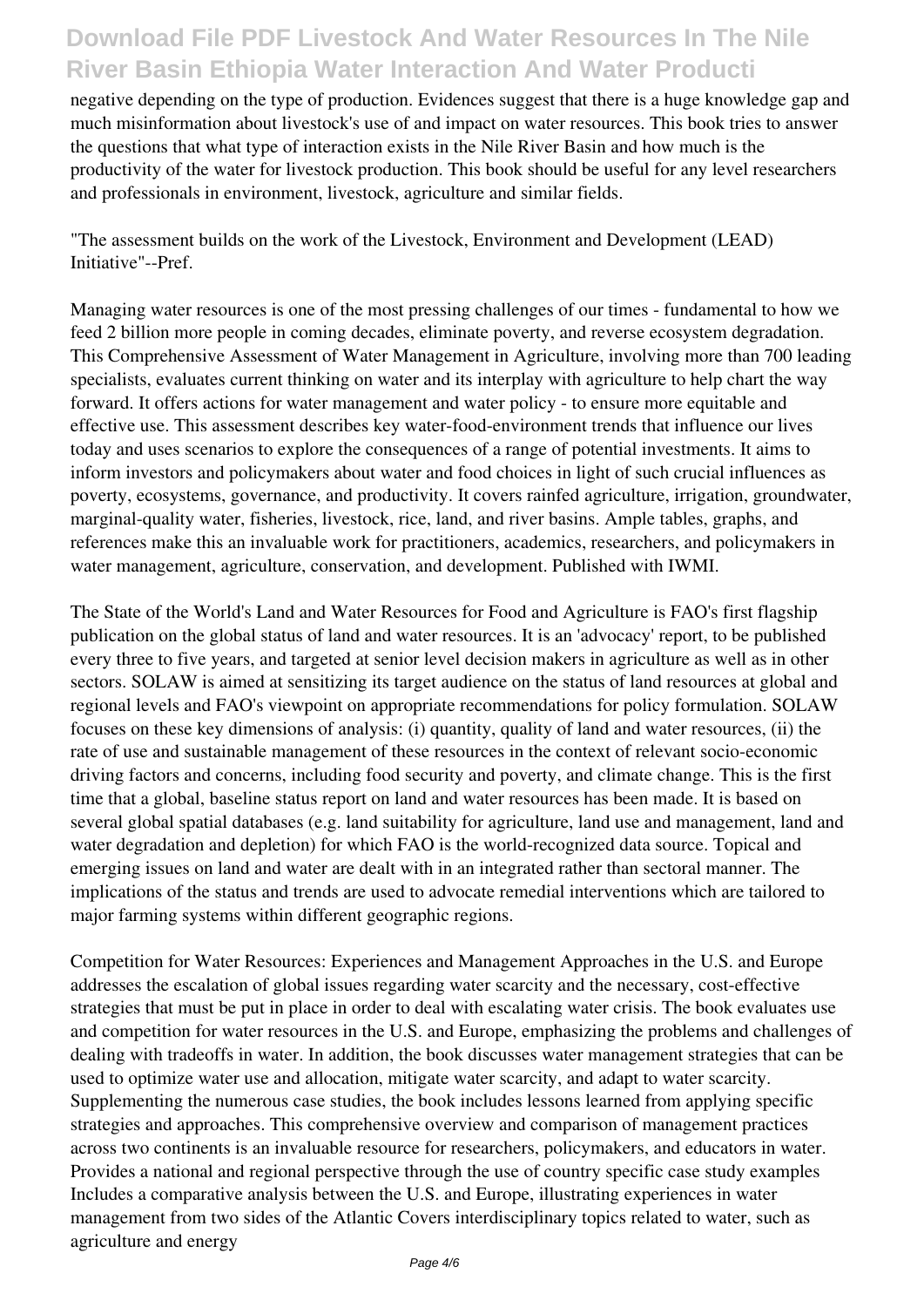Informed livestock sector policy development and priority setting is heavily dependent on a good understanding of livestock production systems. In a collaborative effort between the Food and Agriculture Organization and the International Livestock Research Institute, stock has been taken of where we have come from in agricultural systems classification and mapping; the current state of the art; and the directions in which research and data collection efforts need to take in the future. The book also addresses issues relating to the intensity and scale of production, moving from what is done to how it is done. The intensification of production is an area of particular importance, for it is in the intensive systems that changes are occurring most rapidly and where most information is needed on the implications that intensification of production may have for livelihoods, poverty alleviation, animal diseases, public health and environmental outcomes. A series of case studies is provided, linking livestock production systems to rural livelihoods and poverty and examples of the application of livestock production system maps are drawn from livestock production, now and in the future; livestock's impact on the global environment; animal and public health; and livestock and livelihoods. This book provides a formal reference to Version 5 of the global livestock production systems map, and to revised estimates of the numbers of rural poor livestock keepers, by country and livestock production system.

Livestock production is growing and shall continue to grow to match the demand for an ever increasing human population for livestock products and services. Water is one of the limited resources and crucial input for livestock production. Literally the actual need of livestock for water is not well accounted for more than their drinking requirements, which is much less than the actual requirement. On the other hand there is competitive use of water across different users. Under mixed farming systems, integrating livestock production into water resource development has delivered synergistic benefit. Water-efficient agricultural practices are becoming mandatory owing the growing water scarcity. In this regard management of livestock-water interaction in mixed crop livestock systems will contribute to increased water use efficiency for food production and ecosystem services. It would, therefore, be necessary to understand and evaluate the existing livestock and water nexus. This material tried to explore the water productivity determination models. It will be useful particularly for agriculture, natural resource, environmental and livestock science professionals and policy makers.

This report thus presents the results of a study to determine access to water sources by pastoral communities and their livestock in Isiolo District of Kenya, with special focus on water availability during drought conditions. The study was conducted between 2002 and 2003. It utilized GIS tools and information gathered through rapid assessments involving researchers, government officers, local communities and NGOs. Isiolo is an ASAL district in Eastern Province of Kenya, where pastoral livestock systems form the main economic activity, but water scarcity and recurrent drought are major constraints. From the study, GIS thematic maps were developed to include rainfall distribution, land usecover, drainage systems, hydrogeology and grazing potential as well as types and location of water sources, their operational status and major characteristics.

Focusing on mixed crop-livestock farming systems of sub-Saharan Africa, this review brings together the available knowledge in the various components of the livestock and water sectors. Through an analysis of livestock-water interactions, promising strategies and interventions to improve Livestock Water Productivity are proposed. In the biophysical domain, the numerous interventions relate to feed, water and animal management. These are interlinked with interventions in the socio-political-economic domain. The paper identifies critical research and development gaps in terms of methodologies for quantifying water productivity and integrating different scales, and also in terms of institutions and